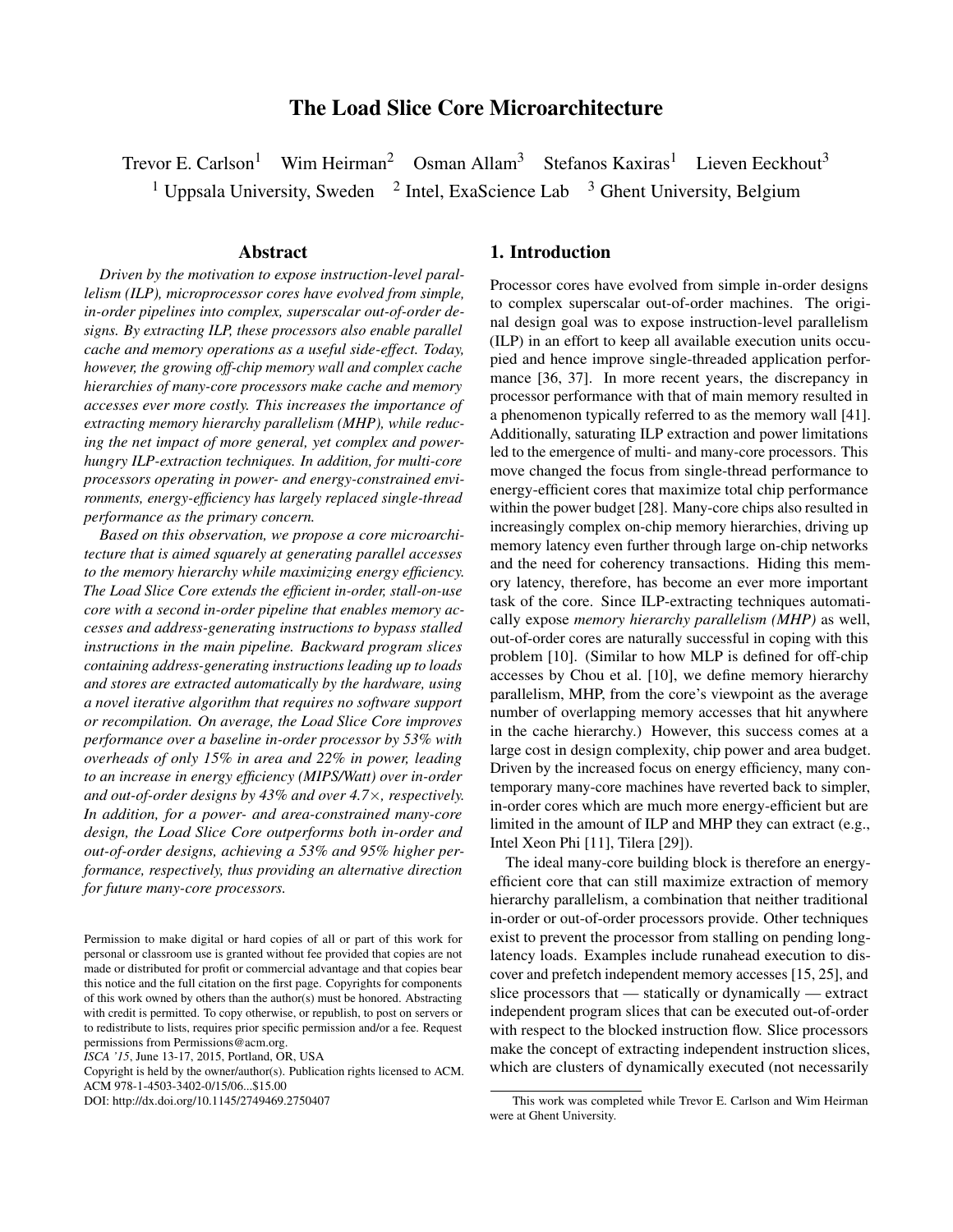contiguous) instructions, explicit. One category of related work specifies slices in software [5, 13, 14, 20, 30, 33, 38, 42]. Others identify slices in hardware, either for speculation and re-execution [4, 8, 15, 24, 25], or they cache these slices for Later re-execution, thus avoiding the overhead of continuously re-building them [9, 12, 18, 26]. Yet, each of these proposals result in compromises in one or more areas: they add additional complex hardware structures, require the recompilation or modification of existing software, or rely on re-execution of part of the instruction stream — wasting both time and energy. (See Section 7 for a more detailed discussion on related work.)

To address these limitations, we reconsider the design of the processor core. We propose the *Load Slice Core microarchitecture* which is a restricted out-of-order machine aimed squarely at extracting parallelism from the memory hierarchy. By restricting slices to memory operations, we do not try to solve the problem of finding ILP in all forms, but rather focus specifically on the memory hierarchy. Backward slices are constructed, stored and finally recalled in an energy-efficient, hardware-based manner. The Load Slice Core builds on the commonly used superscalar in-order core with a stall-on-use policy. Memory hierarchy parallelism is achieved by executing select instructions out-of-order with respect to the main instruction flow. By placing strict limitations on which instructions can bypass others, and favoring simpler structures (RAMs and FIFOs) over complex ones (CAMs), the microarchitecture can be kept small and efficient, resulting in good power- and area-efficiency while still performing close to fully out-of-order designs. Conceptually, the Load Slice Core is most closely related to the decoupled access/execute architecture (DAE) [33], which provides separate pipelines for memory accesses (including address generation) and computation. The Load Slice Core microarchitecture follows a similar split with two in-order pipelines: a primary pipeline for the instruction stream, and a secondary pipeline that handles loads and address calculations. In contrast to DAE, the Load Slice Core automatically detects address-generating instructions in hardware using a novel, iterative technique, and can therefore be used in combination with unmodified application binaries.

In this work, we present and evaluate the Load Slice Core microarchitecture, making the following contributions:

- We propose *iterative backward dependency analysis*, a lowcost, hardware-based technique to select backward instruction slices from load and store instructions for early execution. This technique iteratively learns the address generating instructions that lead up to memory accesses during application loops that occur naturally in software.
- We propose the Load Slice Core microarchitecture, a restricted out-of-order, decoupled access/execute-style microarchitecture. Scheduling decisions are made early in the front-end of the pipeline, through iterative backward dependency analysis, without the need to modify application binaries. This technique avoids using expensive wake-up and selection logic in the back-end of the processor, result-



**Figure 1: Selective out-of-order execution performance (left) and memory hierarchy parallelism extraction (right).**

ing in a small amount of additional hardware over a typical stall-on-use in-order processor: just 15% area overhead compared to the ARM Cortex-A7.

• We provide a comprehensive analysis of the Load Slice Core's performance, area and power consumption, and compare it to standard in-order and out-of-order alternatives. The Load Slice Core is 43% and  $4.7\times$  more energy-efficient than in-order and out-of-order cores, respectively. In addition, we demonstrate that the Load Slice Core, when used in a power- and area-limited many-core design, outperforms both in-order as well as out-of-order designs, by 53% and 95%, respectively.

### 2. Motivation

To characterize the effect of ILP and MHP on performance, we set up the following experiment. We start from a simulation model for an out-of-order, two-wide superscalar core, and explore a number of different instruction issue rules and assess their effect on performance. We use the SPEC CPU 2006 benchmarks, and a modern memory subsystem including prefetchers; see Section 5 for further methodological details.

Traditional architectures. Figure 1 plots the performance (in instructions per clock cycle, IPC) and capability of extracting memory hierarchy parallelism (MHP, in average overlapping core memory accesses). All architectures are based on a two-wide superscalar pipeline with a 32-entry instruction window. The *out-of-order* variant (right-most bar) schedules instructions out-of-order, and can execute any two instructions provided their operands are ready. (We assume this variant has a perfect bypass network and disambiguation of load and store addresses). The *in-order* variant (left-most bar) can only issue instructions that are at the head of the instruction window, making this effectively an in-order, stall-on-use core. As can be expected, the performance of the out-of-order core, averaged over all SPEC CPU workloads, is almost double that of the in-order design.

Out-of-order loads. To quantify the effect of variations on a hypothetical core that improves memory hierarchy parallelism, we extend the in-order core and allow it to execute select instructions out-of-order. The *out-of-order loads* variant can execute loads once they are ready, i.e., when all operands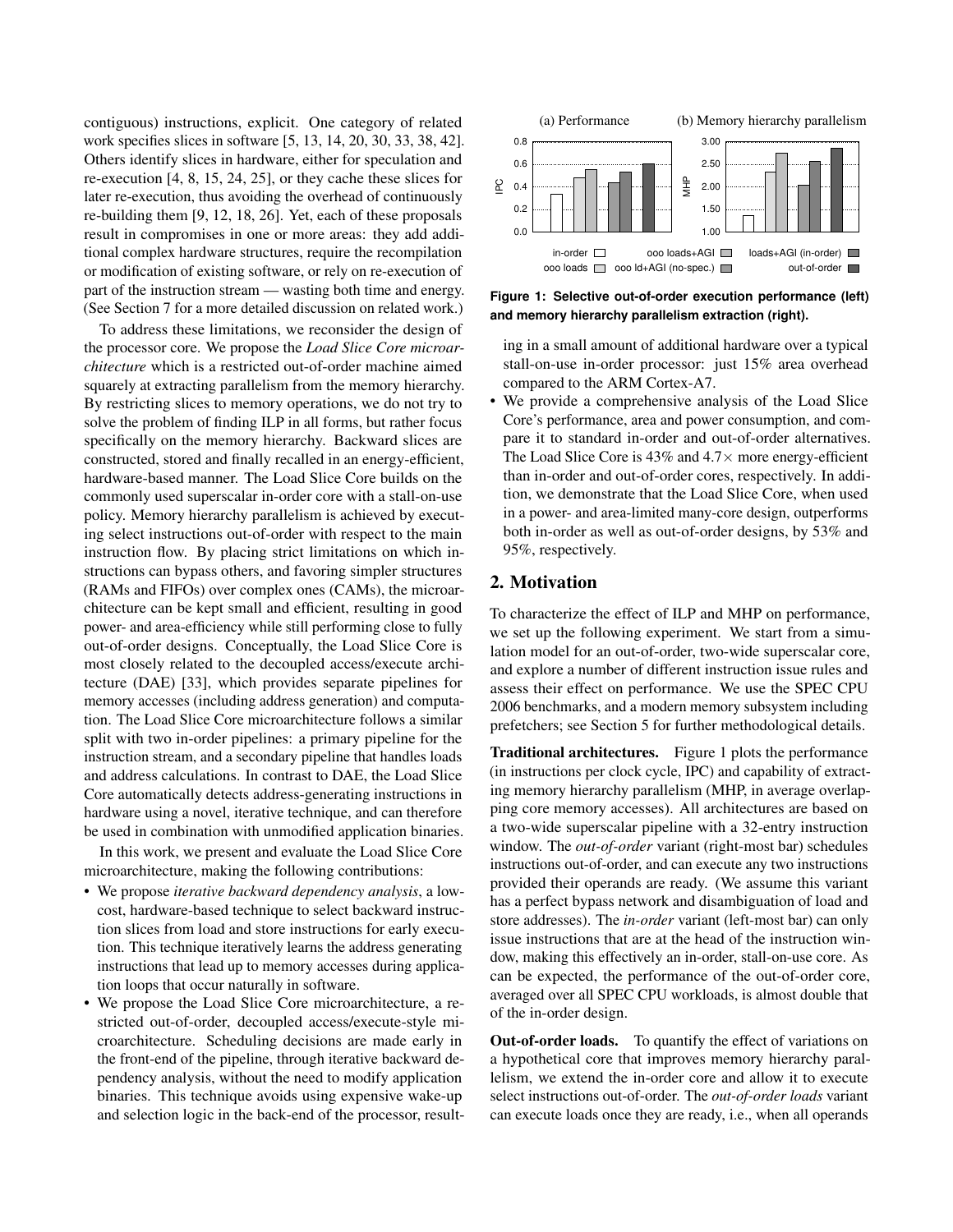needed to compute the address are available and no conflicts exist with earlier pending stores (this includes speculation beyond unresolved branches). As in the in-order variant, nonload instructions execute in program order only. In all cases, the maximum number of instructions (of any type) to execute in a given cycle is restricted to two. The *out-of-order loads* architecture exposes additional MHP over the in-order machine, but has the same ILP extraction. Yet, performance improves over in-order execution, as this architecture is able to issue loads earlier. This reduces stall time for instructions that consume the result of the load, and more importantly, enables loads to bypass instructions that block the head of the window while waiting for previous loads to complete, hence allowing more loads to be issued in parallel.

Address-generating instructions. Still, less MHP is extracted than in a fully out-of-order core since load addresses can depend on non-load instructions, which are still executed in-order. The second variant, *ooo loads+AGI*, also enables address-generating instructions to be executed early (as soon as their operands are available). We define an *addressgenerating instruction (AGI)* as any instruction still in the instruction window for which a dependency chain exists from that instruction to the load address (potentially across control flow). The *ooo loads*+AGI architecture is assumed to have perfect knowledge of which instructions are needed to calculate future load addresses, and enables all of them to execute out-of-order. This in turn generates load addresses earlier, enabling more loads to be executed out-of-order as well, further improving performance up to a level that approaches fully out-of-order execution.

Speculation. The importance of speculating across control flow is illustrated by the *ooo ld+AGI (no-spec.)* variant, which executes both loads and AGIs out-of-order, but not beyond unresolved branches. Its performance is significantly lower than even the variant that considers only loads for early execution (but still enables speculation), showing that a large fraction of the performance improvement observed is in fact because loads can be executed speculatively. An architecture that wants to expose memory hierarchy parallelism therefore has to be able to speculate, and contain provisions for recovery from mispredicted branches.

In-order scheduling. While an implementation of our hypothetical *ooo loads+AGI* architecture would probably be almost as complex as a fully out-of-order design, it turns out that we can make one crucial simplification: we will execute loads and AGIs in-order with respect to each other, but out-of-order with respect to the main instruction sequence. Such a scheduling policy can be implemented efficiently by using two in-order queues, one *bypass queue* for loads and AGIs, and a *main queue* for all other instructions. The performance of this design is shown in Figure 1 as the *ooo ld+AGI (in-order)* variant, and is 53% better than an in-order core and within 11% of a core with full out-of-order execution.

Finally, detecting AGIs can be done in hardware very efficiently if we rely on loops, which naturally occur in software, to build the list of AGIs *iteratively*. Rather than trying to assemble the complete dependency chain for load addresses in a single execution pass, we find one producer at a time, and mark instructions as address-generating one backward step per loop iteration. Only those instructions that were already marked as AGI in a previous iteration are issued to the bypass queue, greatly simplifying the logic needed to dispatch instructions to the right queue.

Key insights. The design of the Load Slice Core microarchitecture relies on three key insights. First, extending an efficient, in-order stall-on-use processor with the ability to execute both loads and address-generating instructions out-oforder, allows these loads to bypass older instructions that are blocked waiting for memory. This exposes additional memory hierarchy parallelism, and can lead to a performance level that is close to full out-of-order scheduling. Second, even though loads and AGIs execute out-of-order with respect to the main instruction flow, they do not need to execute out-of-order with respect to each other. Instruction scheduling can therefore be implemented using two in-order queues, of which only the heads are considered for execution, rather than requiring complex wake-up and selection logic present in fully out-of-order designs. Third, detection of address-generating instructions can be done iteratively, one backwards step at a time, using loop behavior present in applications. This allows AGI detection to be implemented fully in the processor front-end.

To make a working design, two more elements are required. Through-memory dependencies occur when a load overlaps with earlier store instructions. To be able to detect these dependencies, we split store instructions in two parts, one part that calculates the address and another part to collect the data and update memory.<sup>1</sup> The address part of the store uses the bypass queue, while the data part executes from the main queue. This way, stores with an unresolved address automatically block future loads (due to the bypass queue being in-order), while loads that do execute can check their address against that of all pending stores in the store queue and block when required to honor read-after-write dependencies. Finally, by tracking completion in a scoreboard, precise exceptions can be supported just as in stall-on-use in-order processors. In the following sections, we will describe this architecture in more detail.

### 3. Iterative Backward Dependency Analysis

The Load Slice Core extracts memory hierarchy parallelism by selecting critical instruction slices for early execution. These slices end at a load or store instruction and contain all instructions needed to generate the memory address. Backward dependency analysis [43] is one way to identify candidate slices, with techniques available both for software [14] and

<sup>&</sup>lt;sup>1</sup>Most out-of-order processors that perform micro-operation cracking do in fact already have separate store-address and store-data micro-ops.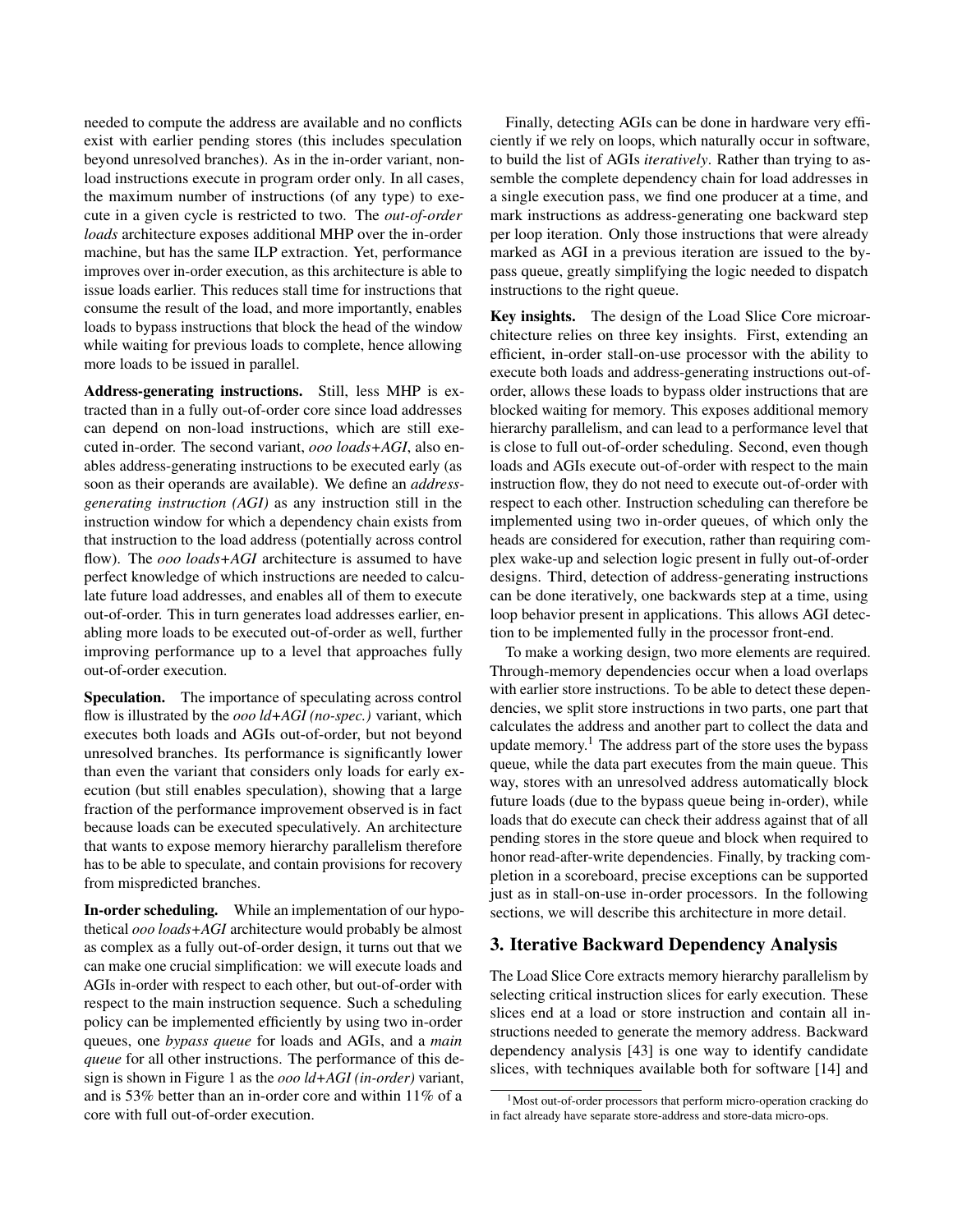out-of-order hardware [12, 24]. Yet, the Load Slice Core does not need to explicitly generate collections of critical instruction slices; all that is required is to know whether individual instructions are part of an address-generating slice or not.

The goal of *iterative* backward dependency analysis (IBDA) is to identify address-generating instructions in a low-cost, hardware-friendly way. IBDA avoids analyzing long traces of executed or committed instructions in large hardware structures. Instead, by making use of a program's natural loop behavior, we can find the complete backward slice one instruction at a time, in subsequent loop iterations. Each instruction that is found is marked as being part of an address-generating slice, and *its* producers can be marked one loop iteration later.

IBDA is implemented in the processor front-end, inspecting instructions as they are being dispatched into the back-end, and requires two new hardware structures. The *instruction slice table* (IST) contains the addresses of instructions that have been identified as belonging to a backward slice, and is initially empty. By using the data from the IST at dispatch, the Load Slice Core can determine whether this instruction has been marked for bypass: instructions present in the IST are inserted into the bypass queue, while other instructions use the main queue instead. The second component of IBDA is the *register dependency table* (RDT). The RDT contains an entry for each physical register, and maps it to the instruction pointer that last wrote to this register. Starting with a memory access, the RDT will be used to look up the previous instruction(s) that produced the registers necessary for address calculation. These instructions are considered *address-generating instructions* (AGIs), and their instruction addresses are recorded in the IST. For each following loop iteration, the hardware will propagate this information one additional level backwards, by looking up producers for known address-generating instructions and recording them in the IST as well.

The complete IBDA procedure operates on an in-order instruction stream. Since the actual (dynamic) instruction that produced the value has already advanced further through the processor pipeline (or may even have been committed), it is not affected and will not be moved to the bypass queue retroactively. Instead, we rely on the fact that future execution behavior will see the same dependency chain. The next time the producer instruction is executed it will use the bypass queue and in addition, *its* producers will be added to the IST.

By implementing IBDA in hardware, we enable the use of original application binaries and do not require recompilation, application analysis or software hints. The IST itself is organized as a cache and requires only a moderate number of entries: only the address-generating instructions for the current inner loop are required while older data can be evicted, these instructions will be re-discovered during the first few iterations of their relevant inner loop. We found that for our set of benchmarks, a 128-entry IST is sufficient to collect most address-generating instructions relevant to the current loop, and that after just seven loop iterations the IBDA algorithm

| Instruction                                                               |                         | In-order w/ stall |      |  | OOO   Load Slice Core |  |                                                                                                     |
|---------------------------------------------------------------------------|-------------------------|-------------------|------|--|-----------------------|--|-----------------------------------------------------------------------------------------------------|
|                                                                           |                         | @miss             | @use |  | i1                    |  | $i2 \t i3+$                                                                                         |
| (1)                                                                       | $mov (r9+rax*8)$ , xmm0 |                   |      |  |                       |  |                                                                                                     |
| (2)                                                                       | mov esi, rax            |                   |      |  |                       |  |                                                                                                     |
| (3)                                                                       | add xmm0, xmm0          |                   |      |  |                       |  |                                                                                                     |
| (4)                                                                       | mul r8, rax             |                   |      |  |                       |  |                                                                                                     |
| (5)                                                                       | add rdx, rax            |                   |      |  |                       |  | $\begin{array}{c ccc}\n\bullet & & \circ & & \bullet \\ \bullet & & \circ & & \bullet\n\end{array}$ |
| (6)                                                                       | $mul (r9+rax*8)$ , xmml |                   |      |  |                       |  |                                                                                                     |
| overlapped with long-latency load (1)<br>٠                                |                         |                   |      |  |                       |  |                                                                                                     |
| issued to bypass queue but blocked by dependency in main queue<br>$\circ$ |                         |                   |      |  |                       |  |                                                                                                     |

**Figure 2: Example inner loop, marking which instructions can be overlapped with the initial long-latency load in the various**

**architectures.**

has been fully trained (over 99.9% of all relevant instructions have been marked). See Section 6.4 for more details on the trade-offs between performance and the area used by the IST. Next, we walk through a detailed example of the operation of IBDA in the Load Slice Core.

Instructive example. To illustrate the potential for extracting memory hierarchy parallelism in the various architectures, we provide an annotated code snippet (the hot loop from leslie3d) in Figure 2. Instruction (1) is a long-latency load, which produces a result (written to register  $x_{mm}$ 0) that is consumed by instruction (3). Instructions (2), (4) and (5) calculate the new value of rax which will be part of the address calculation for a second long-latency load (6).

When executing this instruction sequence on an in-order, stall-on-miss processor, the pipeline would stall immediately after issuing the initial missing load (1). An in-order, stall-on*use* processor would be able to perform part of the address calculation (instruction 2) but stalls at (3), and is again not able to expose the second load. An out-of-order processor, on the other hand, can analyze the dependency chain throughout the complete instruction sequence. It is able to conclude that only instruction (3) depends on outstanding load (1), and can therefore execute all address-calculating instructions and the second load without waiting for the first load to complete.

When a Load Slice Core core executes this instruction sequence, initially the IST will be empty. All loads (instructions 1 and 6) will be issued to the bypass queue, while all other instructions are issued to the main queue. As in the stall-on-use in-order processor, instructions (1) and (2) will be executed. Once (3) reaches the head of the main queue this queue will block, preventing  $(4)$  and  $(5)$ , and hence load  $(6)$  in the bypass queue, from being executed underneath the initial miss. At the same time, instruction (5) will be detected as being an address generator for load (6), and inserted into the IST. In the second iteration of this instruction sequence, instruction (5) will be found in the IST at dispatch and will thus enter the bypass queue. Instruction (4) is still in the main queue, and is blocked by the initial load's dependent (3), again preventing parallelism in the memory hierarchy from being exposed. But now (4) will be detected as a producer for an instruction already in the IST (instruction 5), and instruction (4) will be inserted into the IST. Finally, from the third iteration onward,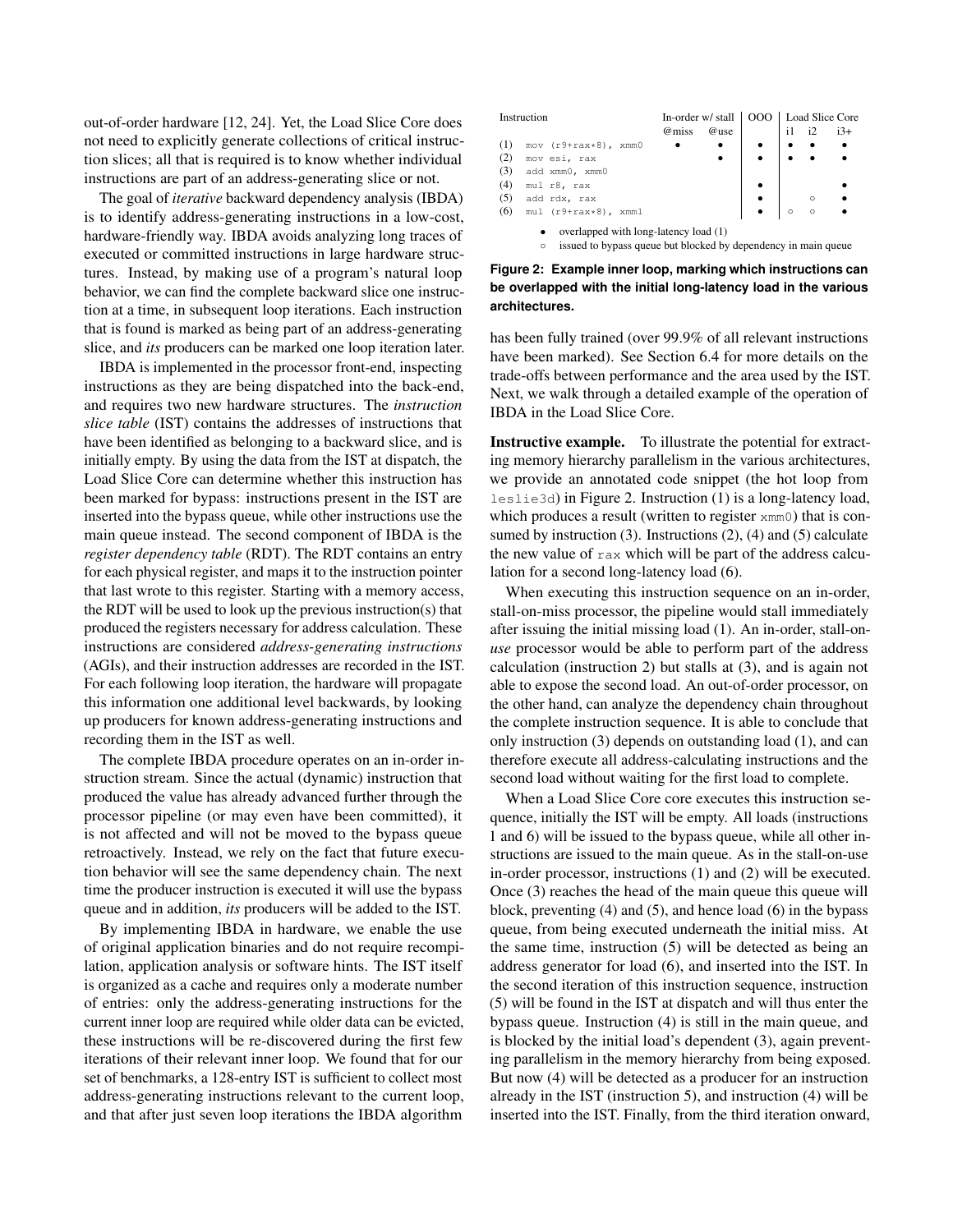

**Figure 3: Load Slice Core microarchitecture schematic. The Load Slice Core adds a number of new structures (gray components) while extending some others (dashed components) over an in-order, stall-on-use baseline (white components).**

both (4) and (5) will be found in the IST and issued to the bypass queue, and are hence no longer hidden behind (3), which blocks the head of the main queue. Instructions (4) through (6) will issue from the bypass queue instead, enabling both loads to be overlapped. The strength of the Load Slice Core is that IBDA can dynamically identify critical instruction slices, across control flow instructions and basic blocks.

### 4. The Load Slice Core Microarchitecture

Figure 3 provides a high-level overview of the Load Slice Core microarchitecture. Its design builds on an in-order, stall-onuse microarchitecture by adding to or modifying a number of components. First, a second in-order instruction queue, the *bypass queue* (B-IQ), is added in addition to the *main queue* that exists in in-order processors (A-IQ). The bypass queue is used to enable memory accesses and instructions identified as address-generating to potentially be dispatched for early execution. Instructions in the bypass queue are allowed to execute ahead of those in the original queue. The RDT and IST implement IBDA and enable low-overhead detection of AGIs. To support speculative execution of instructions in the bypass queue, register renaming has been added. Finally, we enlarge the memory support structures such as the load-store queue and MSHRs to enable a larger number of outstanding misses. We now detail the changes that have been made to the in-order, stall-on-use baseline processor, and describe other important implementation aspects of the Load Slice Core microarchitecture.

Front-end pipeline. After instructions are fetched from the instruction cache, the IST is queried to see if they are known address-generating instructions. This generates an IST hit bit, which is set to one for instructions found in the IST, and is passed down the front-end pipeline for use in the dispatch stage. The IST is indexed by the instruction pointer, so for architectures with variable-length instruction encoding this step is performed after the pre-decode stage, which determines instruction lengths and boundaries.

Register renaming. Register renaming serves an additional function in the Load Slice Core in addition to eliminating artificial dependencies. It enables the core to more easily handle interactions between the two instruction queues. The goal of the bypass queue is to continue to make forward progress as long as the true dependencies of the instruction have been satisfied. But, as instructions in the B queue may run ahead of the A queue, keeping track of dependencies and hazards can become difficult without extending the traditional in-order core. By using register renaming, the results from the bypass queue can be computed ahead of time, stored in the register file, and referenced later by either the bypass or main queues.

Register renaming is implemented with a merged register file scheme. A register mapping table translates logical registers into physical registers for each register of an instruction. If the instruction produces a result, the register mapping table is updated with a new register from the free list. The physical registers are used to access the register file, keep track of dependencies and access the RDT. In addition, a recovery log is used to rewind and recover the register mappings in case of a branch misprediction or exception, and is completed within the branch misprediction penalty.

Dependency analysis. A high-level overview of the IBDA algorithm can be found in Section 3. IBDA is implemented using two structures: the instruction slice table (IST) and register dependency table (RDT). The IST is maintained as a cache tag array; we assume a 128-entry, 2-way set-associative design with LRU replacement (see Section 6.4 for a further exploration). The IST stores addresses for all instructions identified as address-generating, and contains no data bits — a hit in the IST means the instruction was previously identified as address-generating, a miss means that either the instruction is not address-generating or is yet to be discovered as such. In either case, instructions that miss in the IST are sent to the A queue. Loads and stores are sent to the B queue automatically, and hence do not have to be stored in the IST. We assume complex instructions are broken up into micro-operations, each of which is either of load, store, or execute type. Load and store micro-ops automatically go to the B queue, so the IST applies to the execute-type micro-ops only.

The RDT is used to identify dependencies between instructions. Each physical register in the RDT contains the instruction address of the last instruction that wrote to this register. As instructions are decoded and renamed, their address and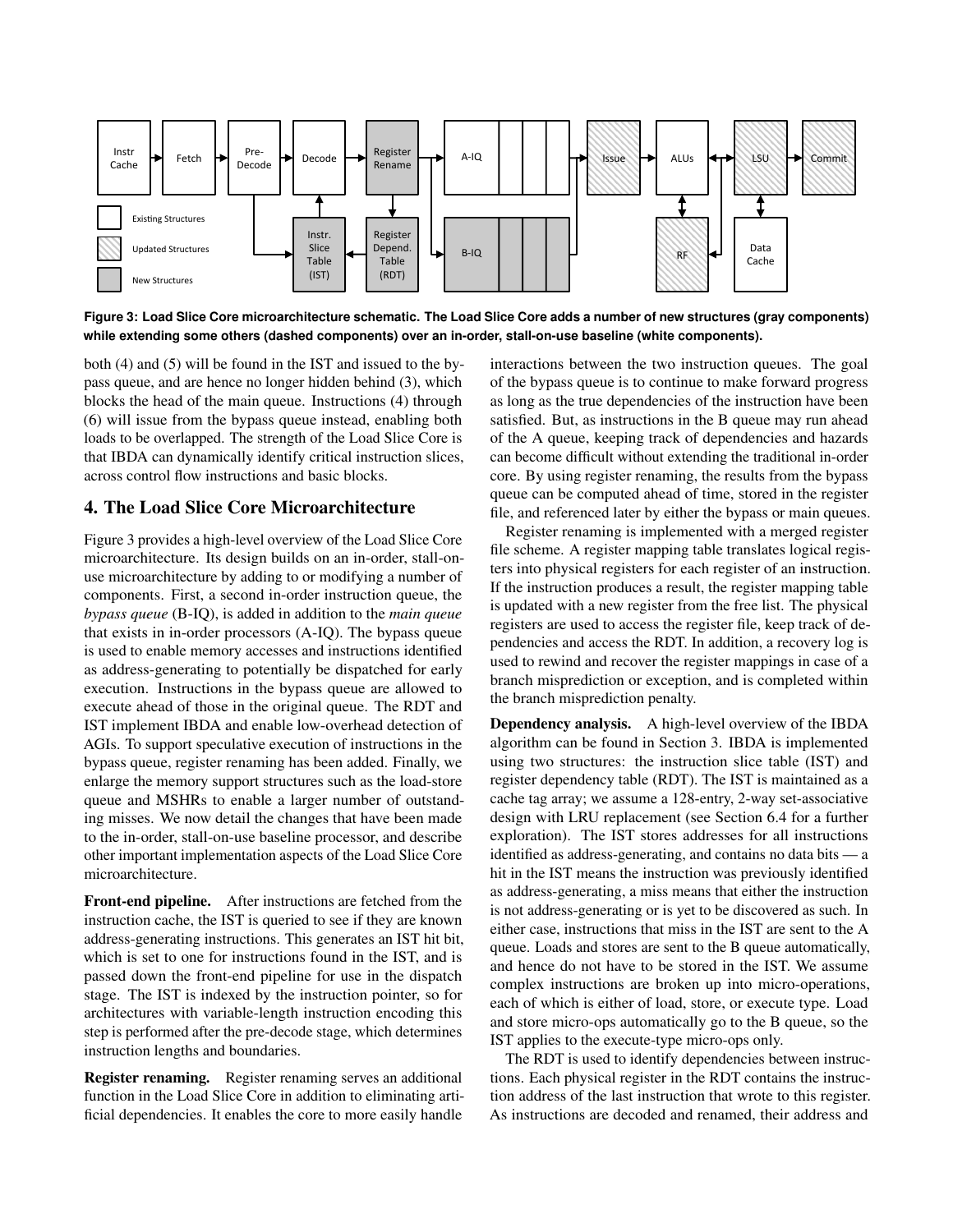current IST hit bit are written to all RDT entries that the instruction writes to. An instruction's producers can be found by reading the RDT entries corresponding to all registers read by the instruction. If the current instruction is a load, store, or marked address generator, all of its producers are looked up in the RDT, $2$  and if the producer's IST bit (which is cached by the RDT) was not already set, the producer's address is inserted into the IST. Updates to the IST are made off the critical path, while the producer instruction itself, even if it is present in the processor further down the pipeline, is not affected — instructions are never moved from the A to the B queue retroactively.

Instruction dispatch. Instructions are dispatched into the appropriate queue, either according to their type (load/store), or by their IST hit bit. Load instructions are always inserted into the B queue. Address-generating instructions will go to the B queue if they were present in the IST at fetch time. Stores are entered into both queues: store address calculations are performed from the B queue such that unresolved store addresses automatically block future loads; while store data is collected from the A queue, enabling the store to proceed to update memory in program order only and after ensuring no exceptions were encountered. All other instructions are dispatched into the main queue.

Issue/execute. The instruction scheduler can select up to two instructions for execution, chosen from the heads of the A and/or B queues. When ready instructions are found in both queues, the oldest instructions in program order are executed first.<sup>3</sup> For simplicity, we assume all execution units are shared between the A and B pipelines. An alternative implementation could further separate the A and B pipelines, giving each its own cluster of execution resources and further simplifying instruction scheduling. Since address-generating instructions usually consist of simple arithmetic operations, this alternative could restrict the execution cluster for the B pipeline to the memory interface and simple ALUs. To prevent complex address-generating instructions from entering the B queue, the front-end would make an extra selection based on opcode and insert them into the A queue even if their IST hit bit was set.

Memory dependencies. In addition to register dependencies, which are known at instruction decode time, there may exist dependencies through memory from stores to loads with an overlapping memory address. While some out-of-order designs speculate on these conflicts, allowing loads to bypass earlier stores and recover from potential misspeculation, the Load Slice Core instead sends store instructions to both the main and bypass queues. Store *data* is collected from the main queue, while all address calculation for both loads and stores is handled through the bypass queue. Because this queue is in-order, all address calculation is performed in-order so stores

| Component              | Parameters                               |                                            |                                      |  |  |  |
|------------------------|------------------------------------------|--------------------------------------------|--------------------------------------|--|--|--|
|                        | in-order                                 | Load Slice Core                            | out-of-order                         |  |  |  |
| Core                   | 2 GHz, 2-way superscalar                 |                                            |                                      |  |  |  |
| Reorder logic          | none                                     |                                            | 32-entry IO-A/B 32-entry ROB, sched. |  |  |  |
| <b>IST</b>             |                                          | 128-entry, 2-way LRU                       |                                      |  |  |  |
| Branch predictor       |                                          | hybrid local/global predictor              |                                      |  |  |  |
| <b>Branch</b> penalty  | 7 cycles                                 | 9 cycles                                   | 9 cycles                             |  |  |  |
| <b>Execution</b> units | 2 int, 1 fp, 1 branch, 1 load/store      |                                            |                                      |  |  |  |
| $L1-I$                 | 32 KB, 4-way LRU                         |                                            |                                      |  |  |  |
| $L1-D$                 | 32 KB, 8-way LRU, 4 cycle, 8 outstanding |                                            |                                      |  |  |  |
| L <sub>2</sub> cache   |                                          | 512 KB, 8-way LRU, 8 cycle, 12 outstanding |                                      |  |  |  |
| Prefetcher             |                                          | L1, stride-based, 16 independent streams   |                                      |  |  |  |
| Main memory            |                                          | 4 GB/s, 45 ns access latency               |                                      |  |  |  |
| Technology node        | $28 \text{ nm}$                          |                                            |                                      |  |  |  |

**Table 1: Simulated single-core microarchitecture details.**

with an unresolved address automatically prevent future — potentially conflicting — loads from being executed. Once the operands needed to compute the store address are known, the store is allowed to execute from the bypass queue, writing its store address into the store buffer. When the store reaches the head of the main queue, its data is available as well and the store can be written out to memory.

Loads that are about to issue can thus be checked against the addresses of outstanding stores in the store buffer in program order. This avoids the need for speculative address disambiguation. Since unknown store addresses now block loads, we want store address computation to be executed on the bypass queue as well. Therefore, the IBDA algorithm considers both load and store addresses as roots for finding backward slices.

Commit. The commit stage checks for exceptions and makes the (previously speculative) state architecturally visible, and releases structures such as store buffer entries and rename registers. Instructions are entered in-order into a scoreboard at dispatch, record their completion out-of-order, and leave the scoreboard in-order. This structure operates similarly to the existing scoreboard in stall-on-use in-order processors which allows them to support out-of-order completion of variable execution latencies, although the Load Slice Core enlarges it to support the larger number of outstanding instructions.

### 5. Experimental Setup

We use the Sniper multi-core simulator [6] and the cycle-level in-order and out-of-order core models [7] as baselines for this work. In addition, we extended the simulator with a detailed, cycle-level core model for the Load Slice Core microarchitecture. See Table 1 for the main architectural parameters. All cores are two-wide superscalar, with the same execution units and cache hierarchy, and use hardware prefetchers. Secondlevel cache capacity and main memory bandwidth are representative for each core's fair share in modern many-core processors [11]. Branch misprediction penalties for the Load Slice Core and out-of-order architectures are slightly higher to account for the extra pipeline stages (rename and dispatch) in the front-end. Experiments are evaluated using the SPEC

 ${}^{2}$ For stores, only operands relevant to compute the address are considered. <sup>3</sup>Experiments where priority was given to the bypass queue, which could make loads available even earlier, did not see significant performance gains.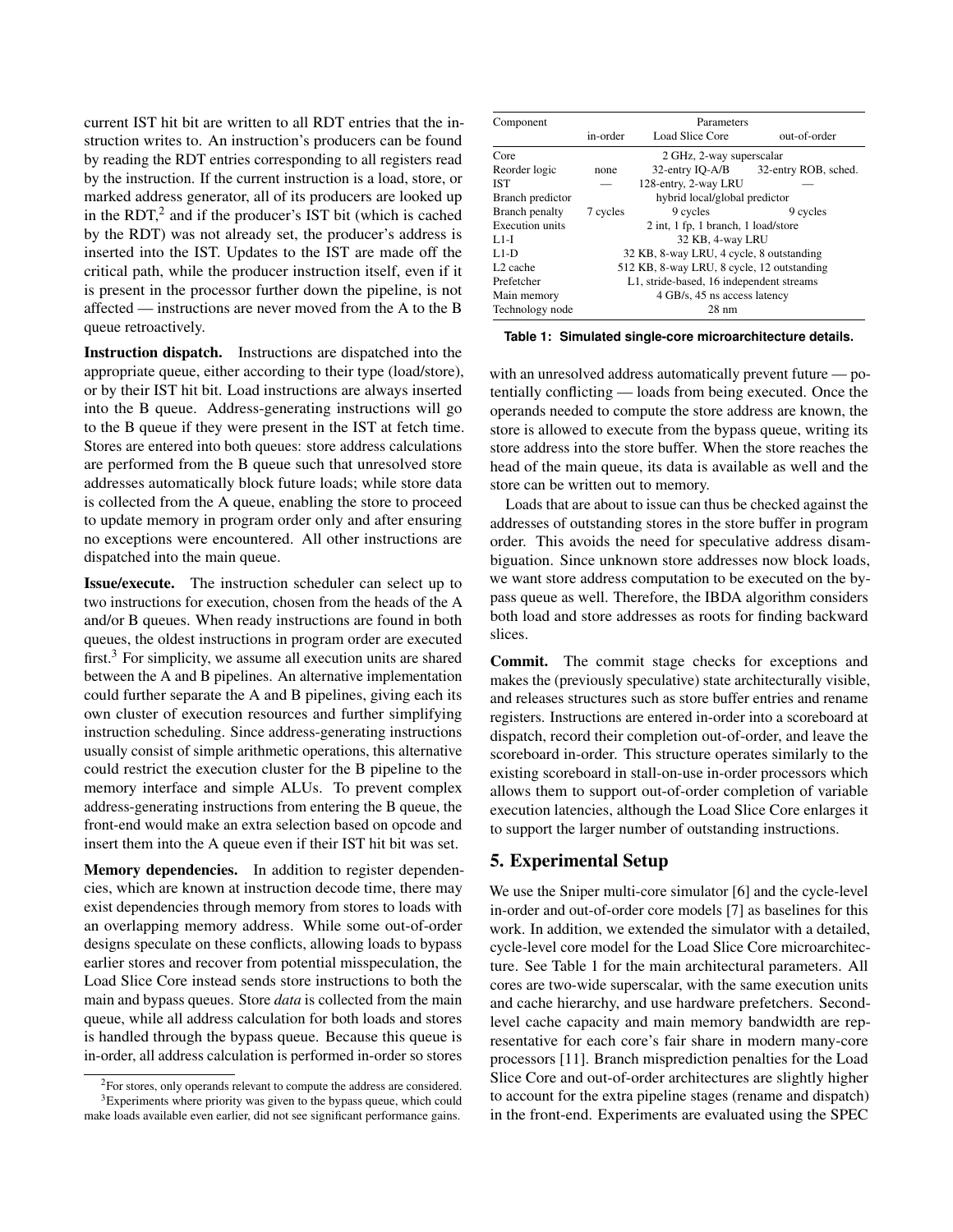

Figure 4: Load Slice Core performance for all SPEC CPU 2006 workloads compared to in-order and out-of-order cores.



**Figure 5: CPI stacks for selected workloads.**

CPU2006 benchmark suite (ref input set), where a single, most representative region of 750 million instructions was chosen using the SimPoint methodology [32]. In addition to SPEC CPU2006, we also evaluate multicore scaling with the NAS Parallel Benchmarks (NPB) (A input set) [19] and the SPEC OMP2001 application suites (ref input set) [3]. We simulate representative phases of these parallel applications according to previous guidelines [17]. Area and power estimates were obtained from CACTI 6.5 [23] for the 28 nm technology node. Static power consumption and per-access energy values from CACTI were combined with activity factors obtained from the timing simulation to compute per-structure power and energy.

### 6. Results and Analysis

#### 6.1. Load Slice Core performance

We simulate the performance of the Load Slice Core architecture, and compare it to in-order and out-of-order baselines. Figure 4 plots performance in instructions per clock cycle (IPC) of all three core types for the SPEC CPU 2006 work-

covering more than half the difference with the out-of-order ture improves performance by 53% over the in-order baseline, processor by 78%. Our proposed Load Slice Core architecof-order processor variant outperforms the in-order baseline loads. Averaged over the complete benchmark suite, the outcore.

SPEC CPU2006 benchmarks. stacks is provided in Figure 5 for a number of representative workloads. A performance breakdown in the form of CPI order performance for both cache-fitting and DRAM-limited Performance breakdown. The Load Slice Core microarchitecture is able to exploit both on-chip cache parallelism as well as off-chip memory-level parallelism and therefore exceeds in-

The mcf workload (top left) is bound by off-chip access latency. The in-order core spends over 80% of its execution time stalled on accesses to main memory, while the out-oforder core is able to find independent loads, hence exposing MHP leading to a performance improvement of almost  $2 \times$ . The Load Slice Core can similarly expose almost the same amount of MHP resulting in performance close to that of the out-of-order core. In soplex (top right), dependencies exist that prevent off-chip memory accesses from occurring in parallel (pointer chasing). Neither the out-of-order nor the Load Slice Core are able to expose significant amounts of MHP.

In contrast, h264ref is a compute-intensive workload with few cache misses (bottom left). Still, the in-order core sees a significant penalty resulting from stalls caused by L1 hits: even though the L1 access latency is only three cycles, immediate reuse still causes the in-order core to stall. In contrast, as the Load Slice Core uses the bypass queue for all loads including L1 hits, it is able to issue those loads earlier and avoid stalls of the main queue, thereby approaching out-oforder performance on this workload. Finally, for calculix (bottom right) the Load Slice Core is able to improve on inorder performance by overlapping L1 access time, while the out-of-order core retains a significant performance advantage as it can expose additional ILP for instructions other than loads and address producers.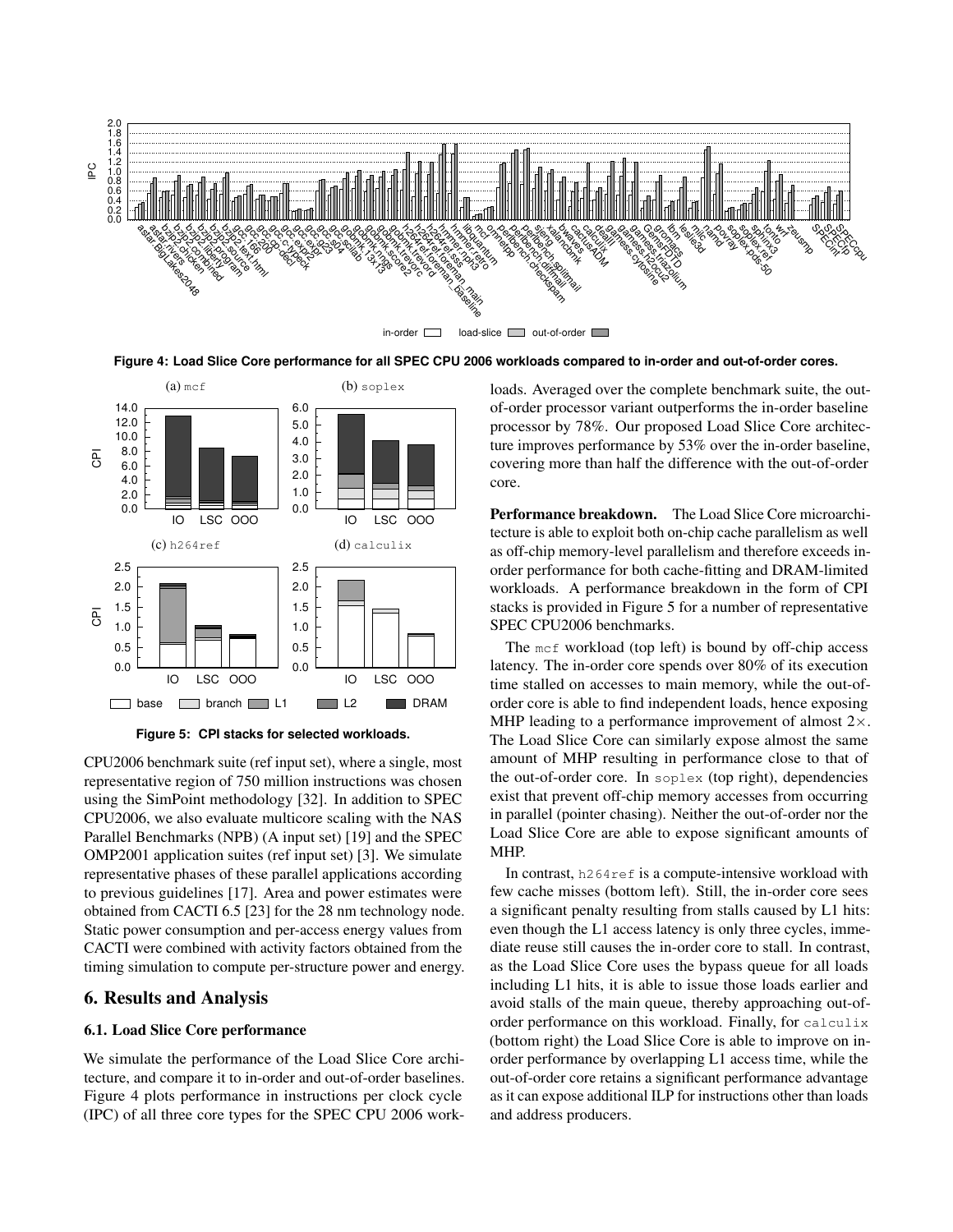| Component name                         | Organization                       | Ports    | Area $(\mu m^2)$ | Overhead | Power (mW) | Overhead |
|----------------------------------------|------------------------------------|----------|------------------|----------|------------|----------|
| Instruction queue (A)                  | 32 entries $\times$ 22B            | 2r2w     | 7.736            | 0.74%    | 5.94       | 1.88%    |
| Bypass queue $(B)$                     | 32 entries $\times$ 22B            | 2r2w     | 7.736            | 1.72%    | 1.02       | 1.02%    |
| Instruction Slice Table (IST)          | 128 entries, 2-way set-associative | 2r2w     | 10,219           | 2.27%    | 4.83       | 4.83%    |
| <b>MSHR</b>                            | 8 entries $\times$ 58 bits (CAM)   | 1 r/w 2s | 3,547            | $0.39\%$ | 0.28       | 0.01%    |
| <b>MSHR:</b> Implicitly Addressed Data | 8 entries per cache line           | 2 r/w    | 1,711            | 0.15%    | 0.12       | $0.05\%$ |
| Register Dep. Table (RDT)              | 64 entries $\times$ 8B             | 6r2w     | 20,197           | 4.49%    | 7.11       | 7.11%    |
| Register File (Int)                    | 32 entries $\times$ 8B             | 4r2w     | 7.281            | $0.56\%$ | 3.74       | $0.65\%$ |
| Register File (FP)                     | 32 entries $\times$ 16B            | 4r2w     | 12,232           | 1.10%    | 0.27       | $0.11\%$ |
| Renaming: Free List                    | 64 entries $\times$ 6 bits         | 6r2w     | 3.024            | $0.67\%$ | 1.53       | 1.53%    |
| Renaming: Rewind Log                   | 32 entries $\times$ 11 bits        | 6r2w     | 3,968            | $0.88\%$ | 1.13       | $1.13\%$ |
| Renaming: Mapping Table                | 32 entries $\times$ 6 bits         | 8r 4w    | 2,936            | $0.65\%$ | 1.55       | $1.55\%$ |
| <b>Store Oueue</b>                     | 8 entries $\times$ 64 bits (CAM)   | 1 r/w 2s | 3,914            | $0.43\%$ | 1.32       | $0.54\%$ |
| Scoreboard                             | 32 entries $\times$ 10B            | 2r 4w    | 8,079            | $0.67\%$ | 4.86       | $1.26\%$ |
| Load Slice Core                        |                                    |          | 516,352          | 14.74%   | 121.67     | 21.67%   |
| Cortex-A9                              |                                    |          | 1,150,000        | 155.56%  | 1259.70    | 1159.70% |

**Table 2: Load Slice Core area and power (in µm<sup>2</sup> and mW) calculated with CACTI 6.5 in 28 nm. Results compared to a Cortex-A7 CPU core of 450,000 µm<sup>2</sup> and 100 mW average power consumption [2]. The 2-wide out-of-order ARM Cortex-A9 is listed for comparison [1]. All numbers are exclusive of the L2 cache.**

#### 6.2. Area and Power Overheads

We compare the area of the Load Slice Core against both an in-order and an out-of-order design. Our in-order baseline, the ARM Cortex-A7, is equipped with a 2-wide superscalar in-order pipeline, and occupies approximately  $0.45$  mm<sup>2</sup> in the 28 nm technology node [2]. As the out-of-order comparison point we selected the ARM Cortex-A9 processor. It has an area of approximately  $1.15 \text{ mm}^2$  in 28 nm, or an overhead of 156% over our in-order baseline [1]. In both cases, we include the area for the L1 instruction and data caches, but not for the L2 cache. Both baselines are conservative: the in-order Cortex-A7 is one of the smaller in-order processors available (hence overestimating the relative overhead of the structures added by the Load Slice Core), while the A9 is only partially out-of-order and is therefore smaller than a more aggressive out-of-order design (reducing the area advantage the Load Slice Core has over the out-of-order baseline). The power used by the Cortex-A9 at 28nm was scaled with an aggressive ITRS scaling estimate of 35% per technology node as reported by Esmaeilzadeh et al. [16]. MIPS/W

For each major Load Slice Core component, we compute its area and power consumption using CACTI 6.5 [23] assuming a 28 nm technology node. All components are at or below 0.2 ns access time, and therefore support a clock frequency of at least 2 GHz (accounting for logic delays). The absolute area and power values are listed in Table 2. We also list the additional area and power that each structure needs over its corresponding equivalent in the in-order core (if any), expressed as a fraction of the total in-order core area or power consumption. All values listed in Table 2 use activity factors averaged over all SPEC CPU applications. The main instruction queue is increased from 16 entries to 32 entries to allow additional instructions to enter the bypass queue. The scoreboard holds



rigure of Area-Horman<br>of the Load Slice Core. **Figure 6: Area-normalized performance and energy efficiency** 

32 entries to support a maximum of 32 in-flight instructions. The MSHR and register files are also assumed to exist in partial form in the baseline processor. We extend the MSHRs to support 8 outstanding misses and double the size of the register files to support 32 physical registers each. Ports were sized to allow for the lookup of two instructions per cycle, with a potential of three input registers and one output register per instruction, and for a recovery of up to 4 instructions per cycle. In total, we find the Load Slice Core to increase area of an in-order stall-on-use baseline processor core by just 15%. The resulting power consumption overhead of the Load Slice Core is 21.7% on average, with individual workloads going up to at most 38.3%.

When combining these power and area estimates with each core's simulated performance, we find that the Load Slice Core outperforms traditional in-order and out-of-order designs in both area-normalized performance and in energy efficiency. As shown in Figure 6 (which includes the power and area of the L2 cache), the Load Slice Core achieves an area-normalized performance of 2009 MIPS/mm<sup>2</sup> and an energy efficiency of 4053 MIPS/W. In contrast, the in-order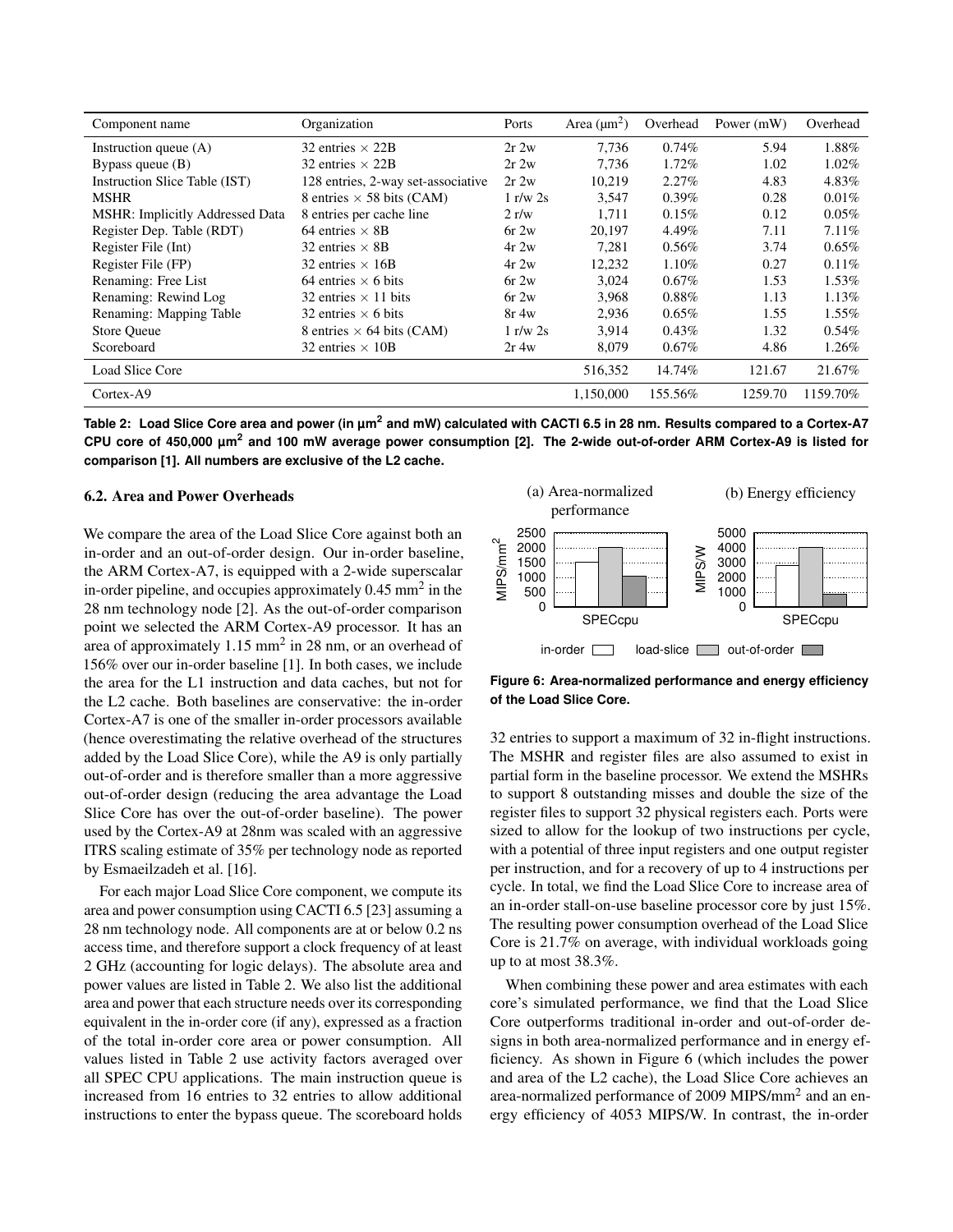

**Figure 7: Instruction queue size comparison.**

core obtains 1508 MIPS/mm<sup>2</sup> and 2825 MIPS/W because of its (much) lower performance at only slightly lower area and power consumption, while the out-of-order core is much less efficient at just 1052 MIPS/mm<sup>2</sup> and 862 MIPS/W as it needs significantly larger and more power-hungry structures to obtain a limited performance boost over the Load Slice Core.

### 6.3. Instruction Queue Size

In Figure 7 we explore the size of the instruction queues (we assume both A and B queues and the scoreboard have the same size). We plot absolute performance (top) and area-normalized performance (bottom, MIPS/mm<sup>2</sup>) for a selection of interesting workloads, in addition to the harmonic mean over the complete SPEC CPU 2006 suite. For some benchmarks (gcc, mcf), queue size does not affect performance much, while for other benchmarks (hmmer, xalancbmk, namd), performance saturates at a queue size of 32 to 64 entries. Remember that both queues are executed in-order, but that — since dispatch stalls whenever one of the queues fills up — the queue size determines how far instructions from the bypass queue can execute ahead of those remaining in the main queue. The queue size therefore determines how far (in number of instructions) loads and their address-generating producers can be hoisted up in front of those instructions that consume load data.

When considering area-normalized performance (Figure 7, bottom), we can see that a queue size of 32 entries is the optimum design point: smaller queues degrade performance, while larger queues do not increase performance to an extent that justifies their larger area.

### 6.4. IST Organization

Thus far we assumed an instruction slice table (IST) of 128 entries with a two-way set-associative organization. Figure 8



**Figure 8: IST organization comparison.**

explores different IST organizations, including a variant that forgoes an IST, and a design where the IST functionality is integrated into the first-level instruction cache. From top to bottom, the figures plot each option's absolute performance, area-normalized performance, and the fraction of the dynamic instruction stream dispatched to the bypass queue.

In an architecture that forgoes the IST, only loads and stores use the bypass queue while address-generating instructions remain in the main queue. Larger ISTs capture progressively more address-generating instructions, enabling more loads to be executed out-of-order, but have an additional area cost. A 128-entry IST suffices to capture the most relevant instructions, and provides the highest area-normalized performance.

An alternative design to the stand-alone IST is to integrate its functionality into the instruction cache. In this implementation, the L1 I-cache is extended with one bit per instruction (assuming the worst case of one-byte encodings for each instruction). This *dense* representation is able to accommodate for the widest variety of application patterns, but is not very space-efficient as most instructions are not on backwards slices, or can be recognized as loads or stores from their opcode and should be issued to the bypass queue automatically.

In contrast, a *sparse* representation using a stand-alone IST is more space-efficient, since very few instructions actually

(a) Absolute performance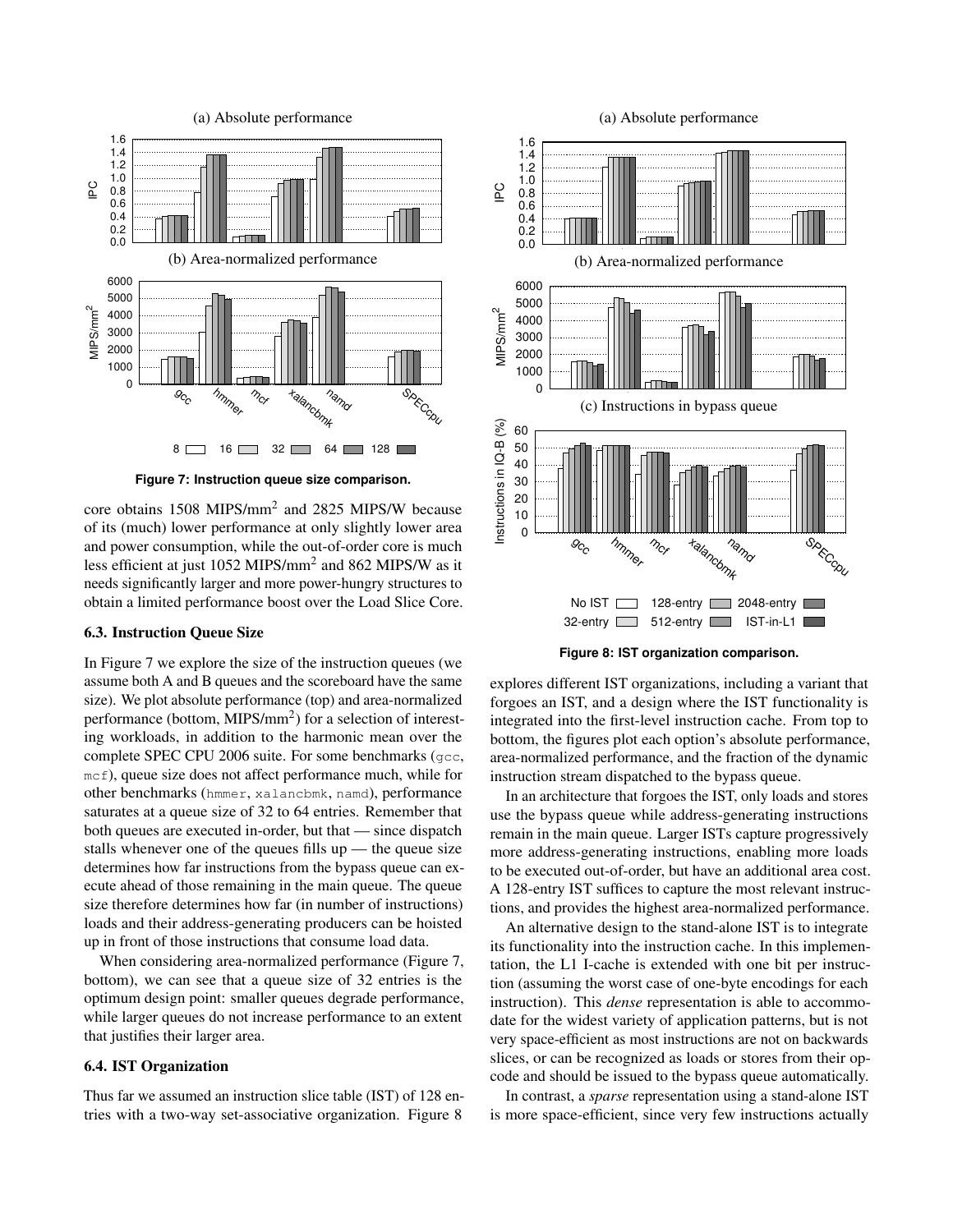| Iteration                                            |  |  |  |  |
|------------------------------------------------------|--|--|--|--|
| % Coverage 57.9% 78.4% 88.2% 92.6% 96.9% 98.2% 99.9% |  |  |  |  |

**Table 3: Cumulative distribution of the number of addressgenerating instructions found by subsequent IBDA iterations.**

need to be stored at any given time. From the bottom graph of Figure 8, comparing the no-IST case (which only bypasses loads and stores) with the larger IST architectures, we can see that at most around an additional 20% of all (dynamic) instructions are dispatched to the B queue. The instruction pointers for these 20% have to be stored in the IST. Since training the IST is relatively fast (only a few loop iterations are needed), the IST needs to hold just those instructions corresponding to the current inner loop. With an inner loop of at most a few hundred instructions, of which 20% need to be marked in the IST, an IST structure of 128 entries should indeed be large enough.

The number of IBDA iterations needed to find all addressgenerating instructions is shown in Table 3. This table plots the cumulative number of instructions found at a given distance from the memory operation that starts a backward slice, and hence indicates how many loop iterations are needed before the IBDA algorithm can discover them. Backward slices are typically short: only three iterations are needed to find 88% of all address-generating instructions, while seven iterations cover 99.9%. Note that address producers that have completed execution before the dispatch of dependent instructions are not considered performance-critical, as such we do not consider them to be part of the backward slice.

Other design choices for the stand-alone IST structure include its associativity, and the instruction pointer bits used to address IST sets. We performed an extensive evaluation of these parameters and found that larger associativities were not able to improve on the baseline two-way associative design. To address the IST, we used the least-significant bits of the instruction pointer, which works well given x86's variable length instruction encoding and yields a good distribution of instructions over all sets. Other instruction-set architectures with a fixed encoding length should shift the instruction pointer address bits accordingly to avoid set imbalance.

#### 6.5. Power-limited Many-core Processors

When considering just single-thread performance, the Load Slice Core is outperformed by a fully out-of-order design. However, today nearly all commercial processors contain multiple cores, and the objective is to maximize their aggregate performance within strict power and area constraints. We now consider a power-constrained many-core processor that uses either in-order, out-of-order, or Load Slice Cores, and compare the application performance of the various design alternatives.

In the following experiment, we compare three separate power-limited processors, each with a homogeneous collection of either Load Slice Cores, in-order cores or out-of-order cores. With a power budget of 45 W and a maximum area of 350 mm<sup>2</sup>,

| Component          | Parameters                             |                              |                    |  |  |  |
|--------------------|----------------------------------------|------------------------------|--------------------|--|--|--|
|                    | in-order                               | Load Slice Core out-of-order |                    |  |  |  |
| Core count         | 105                                    | 98                           | 32.                |  |  |  |
| On-chip topology   | $15\times7$ mesh                       | $14\times7$ mesh             | $8\times4$ mesh    |  |  |  |
| On-chip network    | 48 GB/s per link per direction         |                              |                    |  |  |  |
| Coherency protocol | directory-based MESI, distributed tags |                              |                    |  |  |  |
| Main memory        | 8 controllers $\times$ 32 GB/s each    |                              |                    |  |  |  |
| Power consumption  | 25.5 W                                 | 25.3 W                       | 44.0 W             |  |  |  |
| Area               | $344 \text{ mm}^2$                     | $322 \text{ mm}^2$           | $140 \text{ mm}^2$ |  |  |  |

**Table 4: Simulated microarchitecture details for the powerlimited processor configuration, where different from Table 1. The power consumption was capped at 45 W with a maximum core area of 350 mm<sup>2</sup> .**



**Figure 9: Parallel workload performance on a power-limited many-core processor, by core type. The 98 Load Slice Cores are able to outperform both a collection of 105 in-order and a collection of 32 out-of-order cores.**

we can support 105 in-order cores, 98 Load Slice Cores and 32 out-of-order cores. Each core has a private 512 KB L2 cache while the chip has eight memory controllers that each provide 32 GB/s of bandwidth to on-package memory. Onchip communication is supported by a 2-D mesh network that provides 48 GB/s bandwidth per link per direction. Table 4 contains the complete simulated system specifications (core parameters are identical to those in Table 1).

Figure 9 plots the simulated performance (one over execution time, relative to the in-order platform) of the NAS Parallel Benchmarks and SPEC OMP2001 suites, which are collections of scalable OpenMP workloads. By combining good single-thread performance with maximum energy efficiency, the Load Slice Core-based many-core processor outperforms the design alternatives based on traditional out-of-order or in-order cores: on average, 98 Load Slice Cores achieve 53% higher performance than the 105-core in-order design and are 95% faster than the out-of-order variant which, due to power constraints, can support only 32 cores. Only equake performs better on the low core-count out-of-order platform due to its bad scaling behavior to 98 or 105 cores (although undersubscription could potentially recover most of the performance loss [17]). The Load Slice Core therefore represents a strong design choice for future power-constrained many-core processors.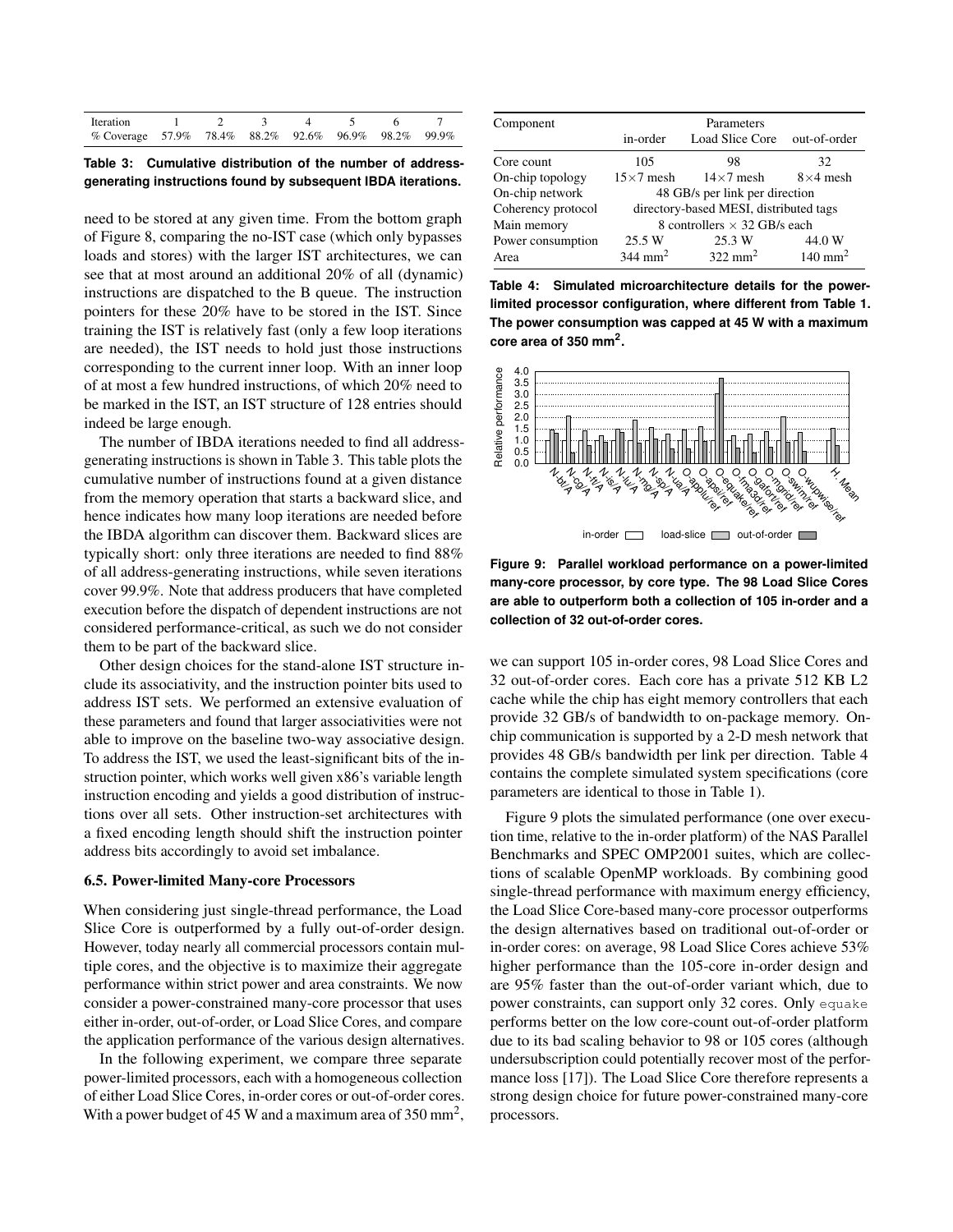## 7. Related Work

Many techniques exist to prevent the processor from stalling on pending long-latency loads. In-order stall-on-use processors continue execution as long as the result of the load is not required, which results in a very efficient implementation although their performance benefit (specifically with respect to ILP) can be limited compared to out-of-order cores. Out-oforder processors dynamically construct the full dependency graph of all instructions in a window, and keep executing independent instructions while pending loads block the head of the window. This can be considered the most general solution, but has considerable complexity and low energy efficiency.

Both in-order and out-of-order processors implicitly extract *instruction slices* for execution, which are clusters of dynamically executed (not necessarily contiguous) instructions. Other solutions make the concept of identifying, caching and executing independent instruction slices explicit in order to improve performance or energy efficiency.

Hardware-software solutions. Helper threads [21] and speculative precomputation [13] are software-only techniques that use SMT [39] hardware contexts to execute key instruction slices early. Both spawn helper threads, containing instructions identified by the compiler or manual code additions, to prefetch data in a timely manner.

Other work combines compiler techniques or up-front application processing and analysis with custom hardware architectures. Examples include DAE [33], the braid microarchitecture [38], speculative slice execution [42], OUTRIDER [14] and flea-flicker multi-pass pipelining [5]. These works, in a similar fashion to software-only techniques, rely on decoupling critical, performance-degrading program slices [40] from the rest of the application. Such slices can be the backward slices of long-latency loads and difficult-to-predict branches or small chunks of mostly isolated instructions (braids). The braid microarchitecture modifies software through recompilation or binary translation to identify small, relatively isolated software chunks for parallel execution. Speculative slice execution [42] spawns additional, speculative SMT threads using up-front profiling information. In OUTRIDER, a single application is split into memory and compute slices while explicit thread communication instructions are inserted between threads during a compilation step. Each hardware thread context executes independently, enabling address generation and memory access instructions to potentially execute ahead of compute and control-flow instructions.

Hardware-only solutions. In order to apply these techniques to operate on unmodified application binaries, in addition to executing slices, hardware-based solutions need to identify and potentially cache slices for re-execution. Research in this area has taken two broad directions.

One direction is to start from an out-of-order design, and add additional structures that will allow the processor to perform even better in the presence of stalling events. Examples include runahead execution, which continues to execute past stalling events [22, 25], and designs that attempt to precompute the required data data before it is needed [12, 24, 34, 35]. While these solutions are typically able to obtain high performance, they require most of the hardware structures present in out-of-order processors, and add even more overhead for slice generation and caching. Their energy efficiency is therefore the same, if not worse, than a typical out-of-order processor.

An alternative direction is to build up from an in-order processor with additional hardware structures, such as multiple bound, in-order pipelines, to support execution of all types of slices to improve ILP extraction [27]. Nevertheless, the ILP that is naturally exposed by out-of-order cores tends to be both wide and shallow, limiting the ability of multiple in-order queues from extracting generic ILP in an efficient manner [31]. Out-of-order cores naturally build non-contiguous instruction slices for execution out of their reorder buffer, but this is not necessarily the case for strictly in-order processors. This is because, by the time a long-latency load event has been seen, it is already too late to try and prefetch its result. Therefore, prior works have focused on executing forward slices after a miss event [4, 8, 15, 18, 26], as it is relatively easy to propagate poison bits to squash future instructions or store them for later processing. To support runahead execution, these microarchitectures either re-execute instructions, duplicate the processor pipeline or use large structures to store runahead state. Flea-flicker two-pass pipelining [4] supports runahead through the use of an additional back-end pipeline including functional units, as well as other structures required to merge the state between the two pipelines and maintain memory consistency. Runahead execution [8, 15] continues executing after a cache miss, but uses a checkpoint to restore and re-execute all instructions that run ahead after that miss. In the iCFP microarchitecture [18], slice buffers are used to store both the decoded instruction, as well as all intermediate results computed. SLTP [26], on the other hand, does not re-execute instructions, but does require additional hardware for the slice of unexecuted instructions after the miss event, as well as storage for the intermediate data values and complete register checkpoints. Simultaneous Speculative Threading [9] is similar to SLTP except it uses an extra multithreading context to perform runahead execution.

In contrast, the Load Slice Core focuses only on memory hierarchy parallelism, rather than expending additional complexity to extract general-purpose ILP which is much more difficult to exploit in an energy-efficient way. The iterative identification of backward slices fits well into the in-order execution paradigm and allows for a simple hardware-based implementation that retains the energy efficiency of an in-order processor while significantly improving its performance.

#### 8. Conclusion

We propose the Load Slice Core, a novel processor microarchitecture aimed at extracting memory hierarchy parallelism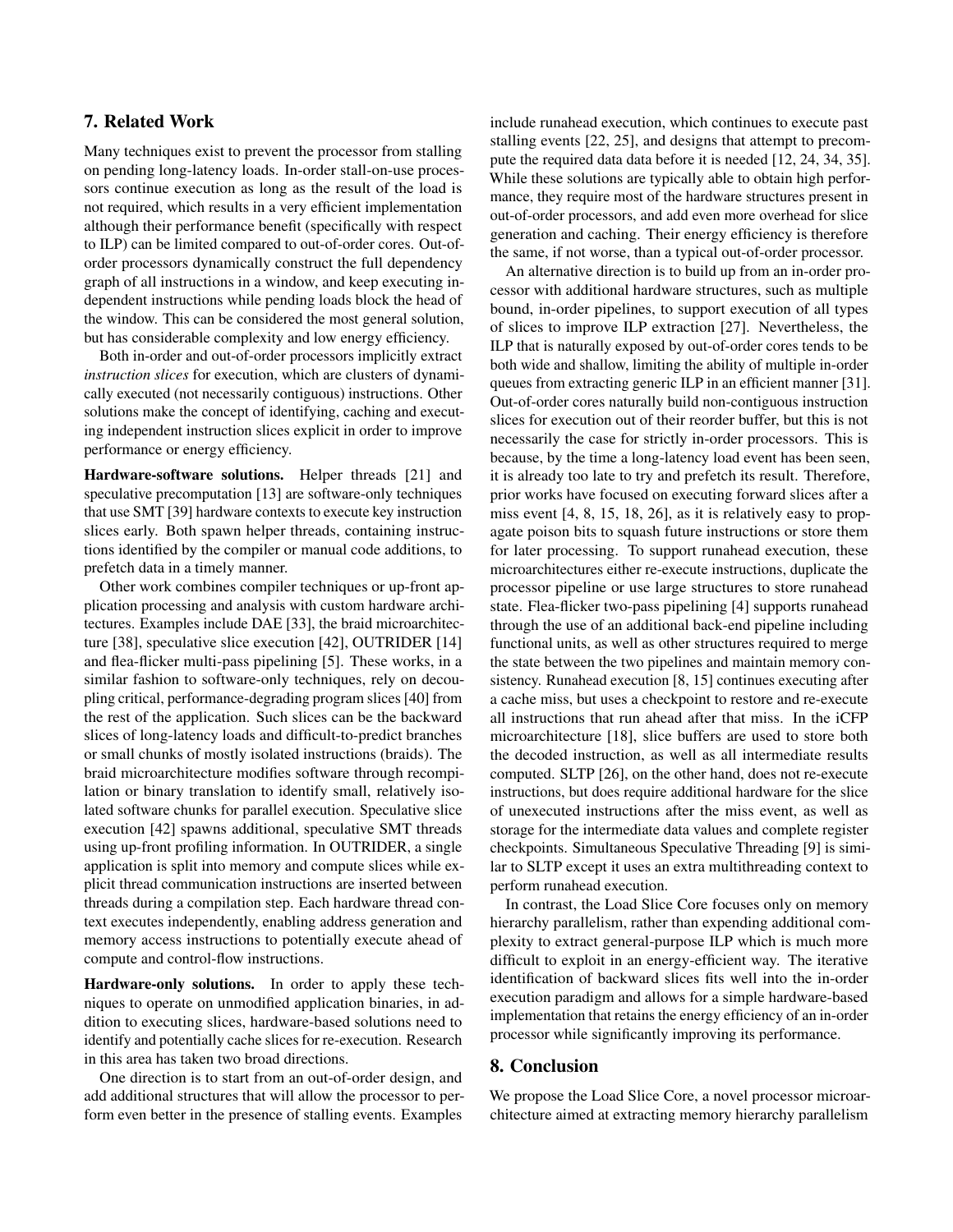from unmodified binaries while keeping hardware overheads to a minimum. This is achieved by extracting backwards slices containing address-generating instructions through a novel iterative algorithm that can be implemented efficiently in hardware. These backward slices are then executed on a second in-order pipeline, enabling them to bypass instructions blocked by pending loads. The Load Slice Core design improves on existing work by providing a lightweight, hardwarebased method of executing past pending loads while avoiding re-execution.

Based on detailed timing simulations and estimates of area and power, we demonstrate that the Load Slice Core is substantially more area- and energy-efficient than traditional solutions: average performance is 53% higher than an in-order, stall-onuse core, with an area overhead of only 15% and an increase in power consumption of just 22%. This enables a powerand area-constrained many-core design based on the Load Slice Core to outperform both in-order and out-of-order based alternatives, by 53% and 95%, respectively. We therefore believe that for today's context of constrained multi-core processors, the Load Slice Core strikes a good balance between single-thread performance and energy efficiency.

### Acknowledgments

We thank the anonymous reviewers for their valuable feedback. We would also like to thank Arvind for inspiring this research and Magnus Själander for his feedback to improve this work. This work is supported by the European Research Council under the European Community's Seventh Framework Programme (FP7/2007-2013) / ERC Grant agreement no. 259295.

### References

- [1] ARM, "2GHz capable Cortex-A9 dual core processor implementation," http://www.arm.com/files/downloads/Osprey\_Analyst\_Presentation\_ v2a.pdf, archived at the Internet Archive (http://archive.org).
- [2] ARM, "ARM Cortex-A7 processor," http://www.arm.com/products/ processors/cortex-a/cortex-a7.php.
- [3] V. Aslot, M. Domeika, R. Eigenmann, G. Gaertner, W. Jones, and B. Parady, "SPEComp: A new benchmark suite for measuring parallel computer performance," in *OpenMP Shared Memory Parallel Programming*, R. Eigenmann and M. Voss, Eds., Jul. 2001, vol. 2104, pp. 1–10.
- [4] R. D. Barnes, E. M. Nystrom, J. W. Sias, S. J. Patel, N. Navarro, and W. W. Hwu, "Beating in-order stalls with "flea-flicker" two-pass pipelining," in *Proceedings of the 36th International Symposium on Microarchitecture (MICRO)*, Jan. 2003, pp. 18–33.
- [5] R. D. Barnes, S. Ryoo, and W. W. Hwu, ""Flea-flicker" multipass pipelining: An alternative to the high-power out-of-order offense," in *Proceedings of the 38th annual IEEE/ACM International Symposium on Microarchitecture (MICRO)*, Nov. 2005, pp. 319–330.
- [6] T. E. Carlson, W. Heirman, and L. Eeckhout, "Sniper: Exploring the level of abstraction for scalable and accurate parallel multi-core simulations," in *Proceedings of the International Conference for High Performance Computing, Networking, Storage and Analysis (SC)*, Nov. 2011, pp. 52:1–52:12.
- [7] T. E. Carlson, W. Heirman, S. Eyerman, I. Hur, and L. Eeckhout, "An evaluation of high-level mechanistic core models," *ACM Transactions on Architecture and Code Optimization (TACO)*, vol. 11, no. 3, pp. 28:1–28:25, Aug. 2014.
- [8] S. Chaudhry, P. Caprioli, S. Yip, and M. Tremblay, "High-performance throughput computing," *Micro, IEEE*, vol. 25, no. 3, pp. 32–45, 2005.
- [9] S. Chaudhry, R. Cypher, M. Ekman, M. Karlsson, A. Landin, S. Yip, H. Zeffer, and M. Tremblay, "Simultaneous speculative threading: A novel pipeline architecture implemented in sun's rock processor," in *Proceedings of the 36th Annual International Symposium on Computer Architecture (ISCA)*, Jun. 2009, pp. 484–495.
- [10] Y. Chou, B. Fahs, and S. Abraham, "Microarchitecture optimizations for exploiting memory-level parallelism," in *Proceedings of the International Symposium on Computer Architecture (ISCA)*, Jun. 2004, pp. 76–87.
- [11] G. Chrysos, "Intel® Xeon Phi coprocessor (codename Knights Corner)," in *Proceedings of the 24th Hot Chips Symposium*, Aug. 2012.
- [12] J. D. Collins, D. M. Tullsen, H. Wang, and J. P. Shen, "Dynamic speculative precomputation," in *Proceedings of the 34th Annual ACM/IEEE International Symposium on Microarchitecture (MICRO)*, Dec. 2001, pp. 306–317.
- [13] J. D. Collins, H. Wang, D. M. Tullsen, C. Hughes, Y.-F. Lee, D. Lavery, and J. P. Shen, "Speculative precomputation: Long-range prefetching of delinquent loads," in *Proceedings of the 28th Annual International Symposium on Computer Architecture (ISCA)*, May 2001, pp. 14–25.
- [14] N. C. Crago and S. J. Patel, "OUTRIDER: Efficient memory latency tolerance with decoupled strands," in *Proceedings of the 38th Annual International Symposium on Computer Architecture (ISCA)*, Jun. 2011, pp. 117–128.
- [15] J. Dundas and T. Mudge, "Improving data cache performance by pre-executing instructions under a cache miss," in *Proceedings of the 11th International Conference on Supercomputing (SC)*, Jul. 1997, pp. 68–75.
- [16] H. Esmaeilzadeh, E. Blem, R. St. Amant, K. Sankaralingam, and D. Burger, "Dark silicon and the end of multicore scaling," in *Proceedings of the 38th Annual International Symposium on Computer Architecture (ISCA)*, Jun. 2011, pp. 365–376.
- [17] W. Heirman, T. E. Carlson, K. Van Craeynest, I. Hur, A. Jaleel, and L. Eeckhout, "Undersubscribed threading on clustered cache architectures," in *Proceedings of the IEEE 20th International Symposium on High Performance Computer Architecture (HPCA)*, Feb. 2014.
- [18] A. Hilton, S. Nagarakatte, and A. Roth, "iCFP: Tolerating all-level cache misses in in-order processors," in *15th International Symposium on High Performance Computer Architecture (HPCA)*, Feb. 2009, pp. 431–442.
- [19] H. Jin, M. Frumkin, and J. Yan, "The OpenMP implementation of NAS Parallel Benchmarks and its performance," NASA Ames Research Center, Tech. Rep., Oct. 1999.
- [20] D. Kim, S. S. Liao, P. H. Wang, J. del Cuvillo, X. Tian, X. Zou, H. Wang, D. Yeung, M. Girkar, and J. P. Shen, "Physical experimentation with prefetching helper threads on Intel's hyperthreaded processors," in *International Symposium on Code Generation and Optimization (CGO)*, Mar. 2004, p. 27.
- [21] D. Kim and D. Yeung, "A study of source-level compiler algorithms for automatic construction of pre-execution code," *ACM Transactions on Computer Systems (TOCS)*, vol. 22, no. 3, pp. 326–379, Aug. 2004.
- [22] A. Lebeck, J. Koppanalil, T. Li, J. Patwardhan, and E. Rotenberg, 'A large, fast instruction window for tolerating cache misses," in *Proceedings of the 29th Annual International Symposium on Computer Architecture (ISCA)*, May 2002, pp. 59–70.
- [23] S. Li, K. Chen, J. H. Ahn, J. B. Brockman, and N. P. Jouppi, "CACTI-P: Architecture-level modeling for SRAM-based structures with advanced leakage reduction techniques," in *2011 IEEE/ACM International Conference on Computer-Aided Design (ICCAD)*, Nov. 2011, pp. 694–701.
- [24] A. Moshovos, D. N. Pnevmatikatos, and A. Baniasadi, "Sliceprocessors: An implementation of operation-based prediction," in *Proceedings of the 15th International Conference on Supercomputing (SC)*, Jun. 2001, pp. 321–334.
- [25] O. Mutlu, J. Stark, C. Wilkerson, and Y. N. Patt, "Runahead execution: An alternative to very large instruction windows for out-of-order processors," in *Proceedings of the Ninth International Symposium on High-Performance Computer Architecture (HPCA)*, Feb. 2003, pp. 129–140.
- [26] S. Nekkalapu, H. Akkary, K. Jothi, R. Retnamma, and X. Song, "A simple latency tolerant processor," in *IEEE International Conference on Computer Design (ICCD)*, Oct. 2008, pp. 384–389.
- [27] S. Palacharla, N. P. Jouppi, and J. E. Smith, "Complexity-effective superscalar processors," in *Proceedings of the 24th Annual International Symposium on Computer Architecture (ISCA)*, Jun. 1997, pp. 206–218.